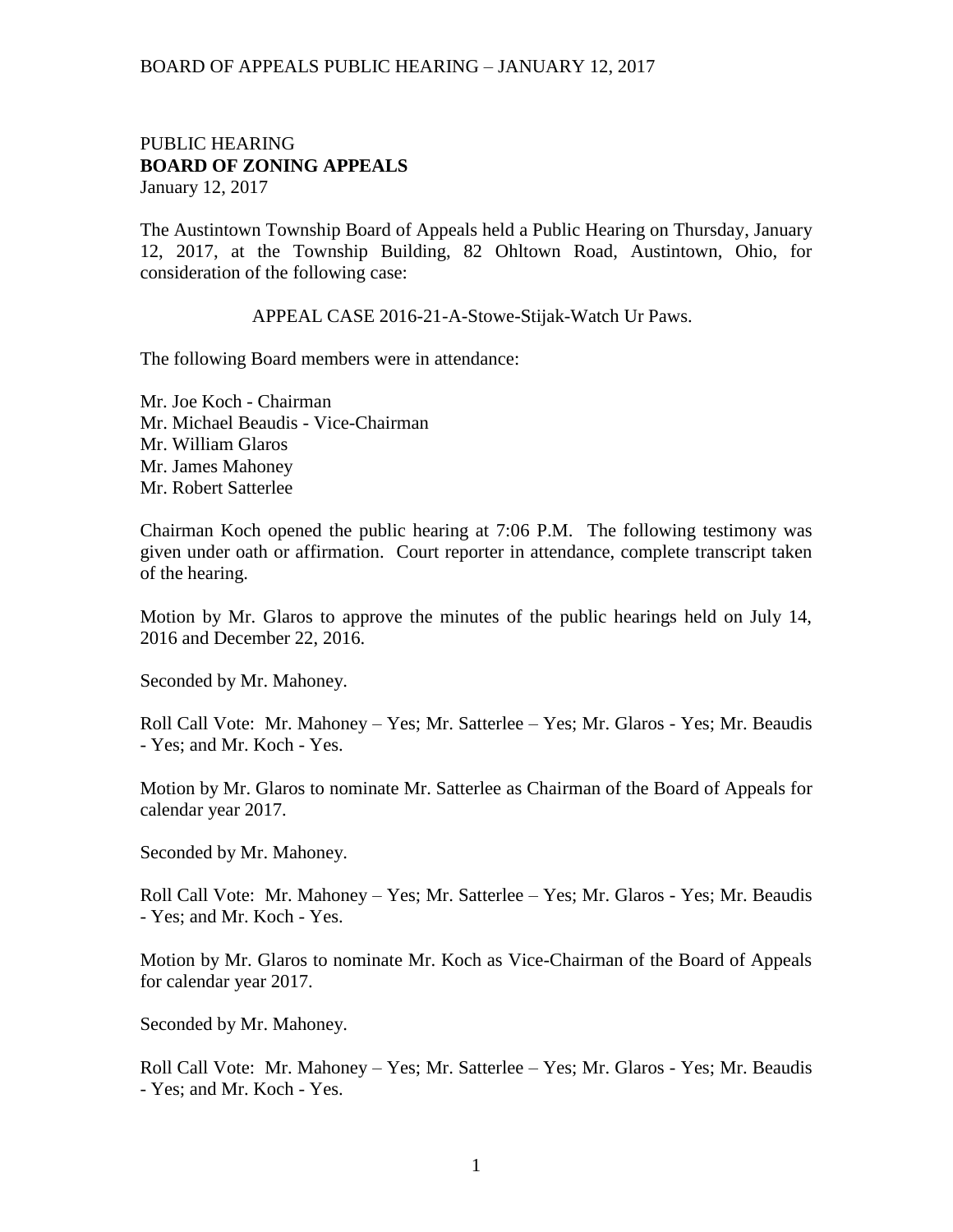### **APPEAL CASE 2016-21 A**

Robin Stowe and Christine Sijak, 121 Belmont Avenue, Niles, Ohio, 44446, on behalf of Cera Management, LLC, 427 South Broad Street, Canfield, Ohio, 44406, appeals from the decision of the Austintown Township Zoning Inspector and requests a conditional use permit from the terms of Article XI-Business B-2 District, Section 1102-Conditionally Permitted Uses, Paragraph No. 2 - Boarding Kennels and Catteries, of the Austintown Township Zoning Ordinance, as amended through November 25, 2014, to allow for the proposed "Watch Ur Paws" at the property located at 1726 South Raccoon Road. Said property is further described as Lot No 2, Plaza West Plat No. 1, is located on the south side of the New Road right-of-way; approximately 300 feet west of the South Raccoon Road-New Road intersection; and is zoned as a Business B-2 District in Austintown Township, Mahoning County, State of Ohio.

Zoning Inspector Crivelli read the applicant's letter of request into the case record, referenced ten (10) color photographs of the interior of the building and the exterior property, an interior floor plan, a satellite photograph of the property delineating the tenet space, a letter of permission from property owner S. Samuel Cera, Jr. permitting the applicants to represent the property, the case mailing list prepared by the zoning office, and three plat maps of the property.

Mr. Satterlee stated the mailing list for case 2016-21-A will be incorporated into the case record.

Robin Stowe, 121 Belmont Avenue, Niles, Ohio, 44446, stated she wished to occupy the space for a doggie daycare. Mr. Satterlee inquired about the back driveway. Ms. Stowe stated the drive is not used other than for one (1) truck. People drive thru the front of the property to go to the beverage center drive-thru. Dogs have to be house trained, spade or neutered, and be at least six (6) months old. Dogs that need to go outside will be walked on a leash close to the building. No dog will be unattended or off the leash. There is a patch of grass near the back door. The dogs will not need to walk extensively. She explained the small outdoor area will be adequate for their needs. They will keep the dogs as close to the building as possible. Mr. Beaudis expressed concerns when opening the back door and visibility. Mr. Stowe did not anticipate that being a problem. The dogs will only be taken out if there is a need for it. There was discussion as to what house training means and dogs holding it until they are home.

Mr. Koch inquired about the daily charge for eight (8) dogs. Ms. Stowe stated \$20.00 for a full day (eight hours) and \$10.00 for half a day. Mr. Koch asked how they can be profitable and asked their monthly rent charge. Ms. Stowe stated \$400.00 per month for rent. Mr. Koch suggested it's very inexpensive at \$160.00 maximum a day. Ms. Stowe stated eight dogs are what two people can handle. Mr. Koch emphasized the economic challenges at that revenue-cost structure. Ms. Stowe stated they do not provide doggie treats. They will do some basic training and simple commands if needed. She stated she runs a prison program for training dogs in Trumbull County. There are no other services they are going to charge for. They wish to grow the business and maybe in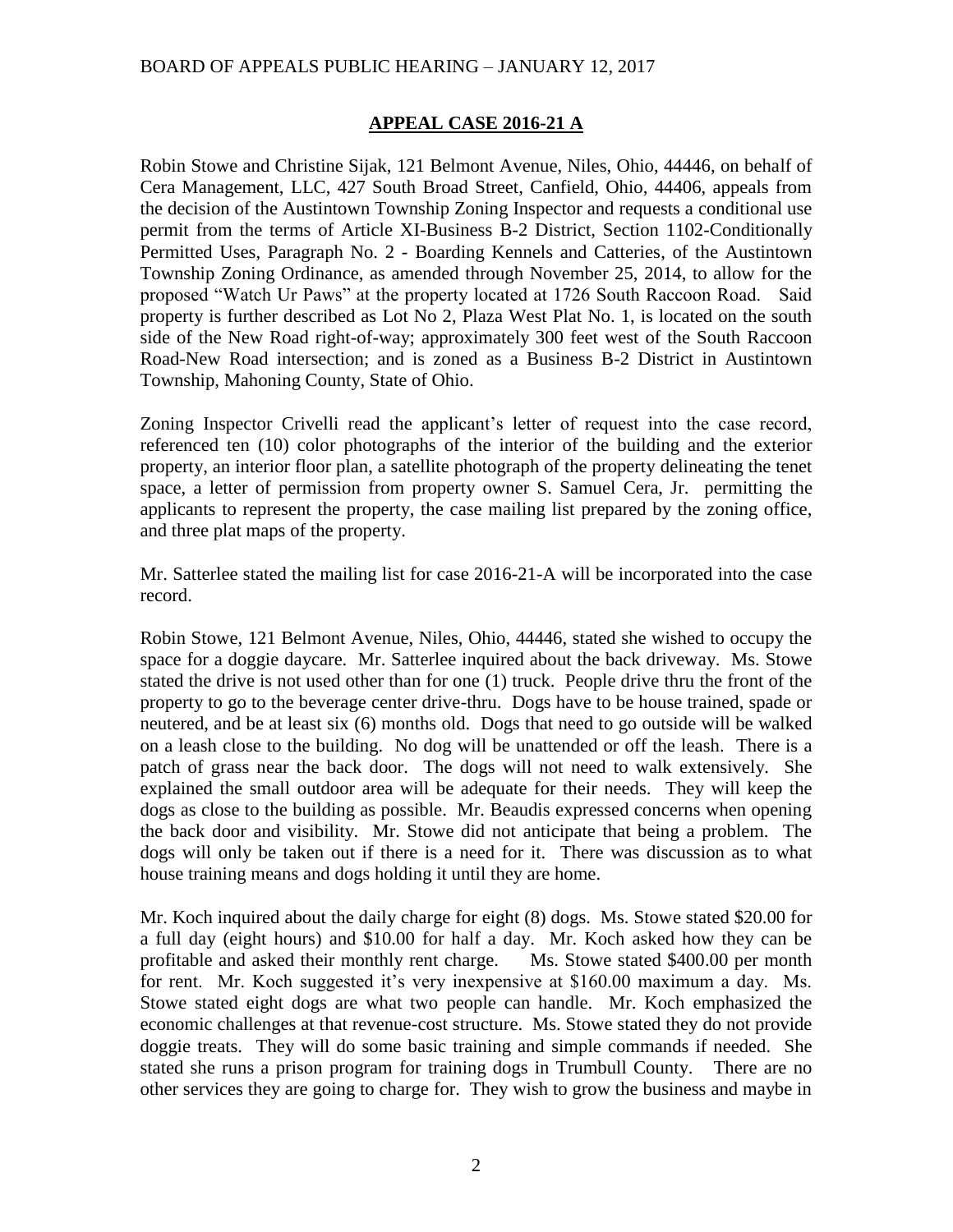the future move into the next tenant space. Mr. Koch expressed his concern that their business plan appears destined to fail. He suggested two people at eight hours a day is less than minimum wage.

Mr. Beaudis inquired about their past experiences. Ms. Stowe stated she has prior experience from Canfield and she worked for the Animal Welfare League for 20 years and still volunteers there. Christine Sijak stated she does not have extensive experience. Both applicants have other jobs and Ms. Stowe stated she was not aware they would be asked about their personal financial information. Mr. Koch stated the Board would like to see a plan that will be successful. Ms. Stowe stated they hope to grow the business. This will be Ms. Stowe's permanent job and Christine has another full-time job.

Mr. Koch inquired about special events and workshops on Saturdays. Mr. Stowe stated the events will allow for training and bring people on-site from other communities. Workshops are designed to get owners of dogs more involved with their dogs. They will do this a couple Saturdays a month and allow for play dates for a couple hours a day.

Mr. Glaros inquired about advertising. Ms. Stowe stated they will utilize Facebook, flyers, and business cards. They also wish to put up a sign. The have a customer waiting list.

Mr. Beaudis inquired about improvements. Ms. Stow stated painting and floor mats. If the other side is available there is an existing doorway providing access. There was some speculation as to the number of dogs the abutting tenant space could accommodate. The dogs can be separated if they do not get along. Dogs are assessed when they come in. No licensing is required for a doggie daycare. She will carry two to four thousand dollars in liability insurance. Owners are responsible for their dog's actions. Updated medical files are kept on each dog. Their company is a LLC.

Mr. Glaros asked if they would have eight dogs a day. Ms. Stowe stated they would like to have eight per day and maybe more. Mr. Satterlee advised if she testifies to eight dogs that is what would be permitted and must be adhered to. Ms. Stowe requested to allow 15 dogs on-site. She advised the furniture store may be leaving. Zoning Inspector Crivelli advised the applicant that if this case is approved it can be continued in the future for an amended permit for the abutting space.

Mr. Mahoney inquired if 15 dogs could be accommodated in the proposed space. Ms. Stowe answered in the affirmative but stated she would be hesitant to have more than 15 dogs in the space.

Mr. Koch inquired about the abutting tenant's approval of a neighbor with dogs. Ms. Stowe stated she did talk to the operators of the furniture store and they had no objections. She stated there is firewall between the spaces. If needed, they can provide sound proofing.